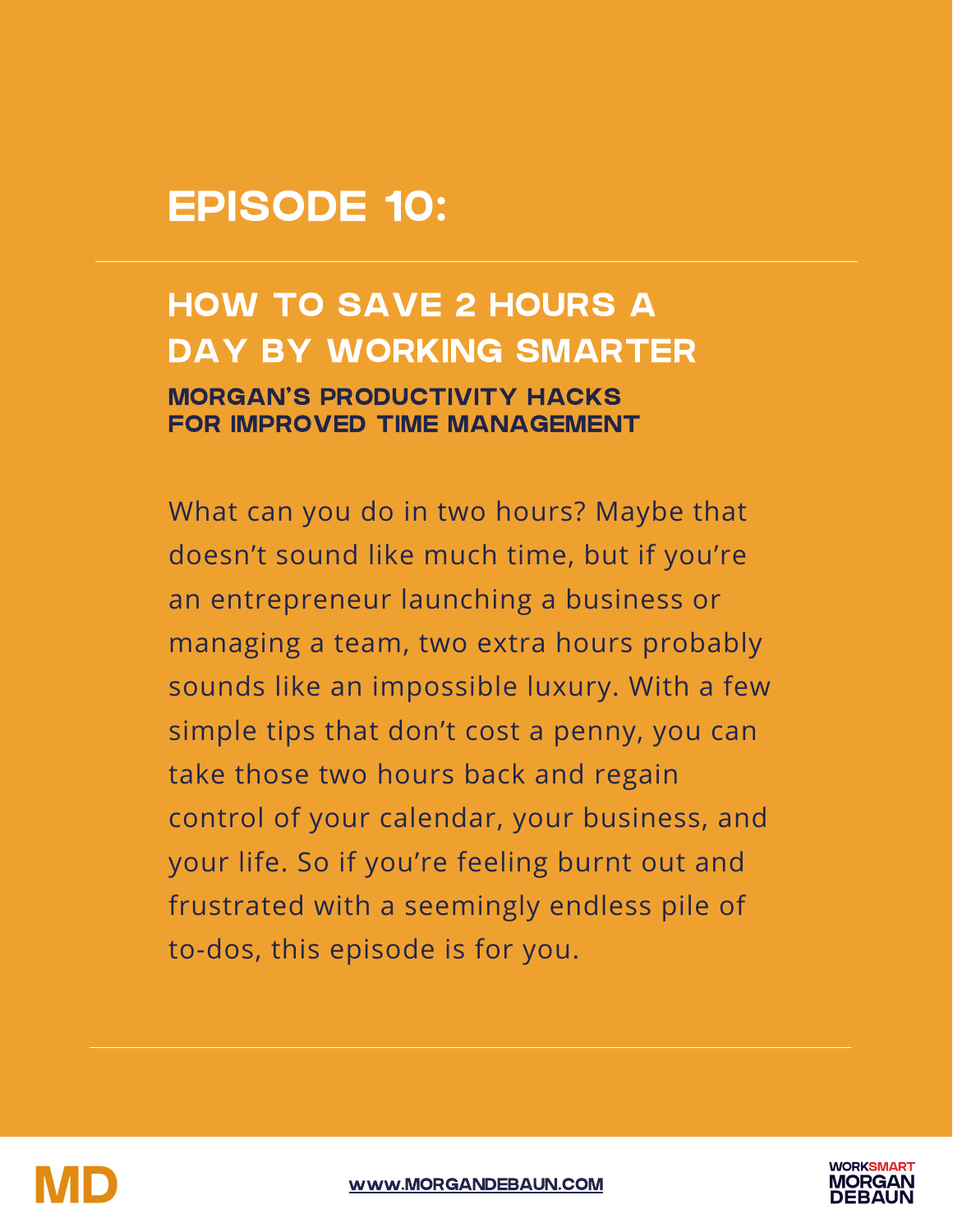#### DEFINE YOUR WHY

You'll never find the discipline to change your ways if you don't know why you're fighting the good fight. Brainstorm three things you could do with two extra hours each day. Visualizing the end goal will motivate you to transform small baby steps into fully-formed habits.

#### FACE THE SCARY TRUTH

Take a hard look at the ways you're already spending your time. What's working? What's not? Before you can move forward, you must take a hard look in the mirror and honestly analyze the time sinks (and time wins) all around you.

#### RECALCULATE YOUR CALENDAR

Your calendar should be structured in a way that intentionally maximizes workflow. For example, it may be beneficial to stack meetings, send emails, and push projects out the door on Mondays before the end of the week comes and you find yourself pushing everything that's left to the following week.

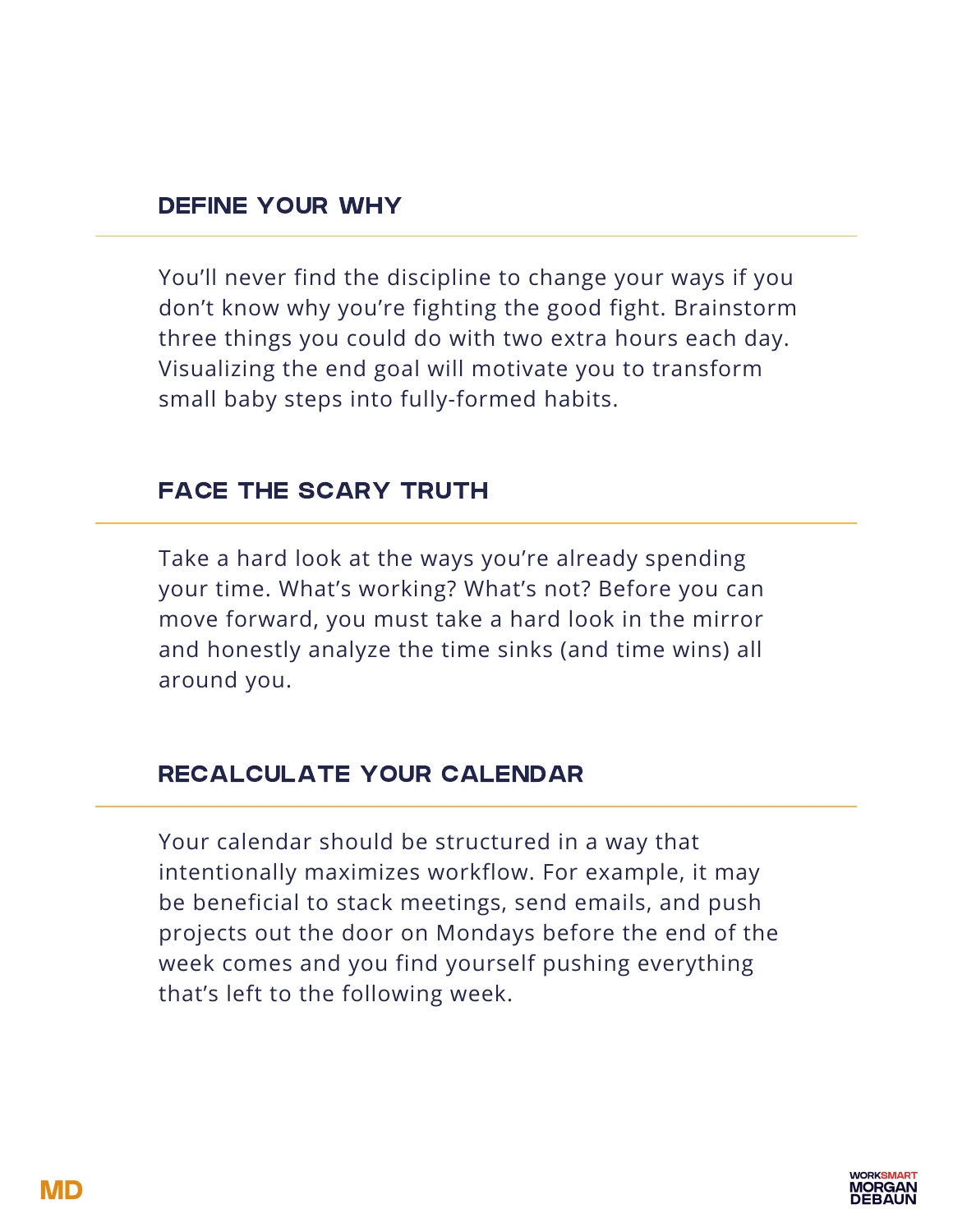#### ENERGY MANAGEMENT 101

Think about when you're the most productive. Everyone has a golden hour! Are you a morning person or a night owl? Now, look at your five biggest time sinks every day – what's eating away your hours? Take those time sinks and schedule them for your peak productivity hours so the work gets finished quicker.

#### AUTOMATE EVERYTHING

Set up reminders, have canned responses ready to go, and use Gmail tags. Also learn to work more efficiently with the tools you've got. Learn shortcuts to your most commonly used apps and automate reporting. While it may seem small, increase the speed of your mouse, your browser, and invest in faster WiFi. Those precious minutes waiting for a document or a site to load can compound into precious hours, even days, over time.

#### DO LESS BETTER!

Last but not least, prioritize, prioritize, prioritize. Write down three things you must accomplish in a day – think big picture strategy items, work that moves your business forward quickly – and attack those before anything else. Your focus should be on work that impacts your ROI.

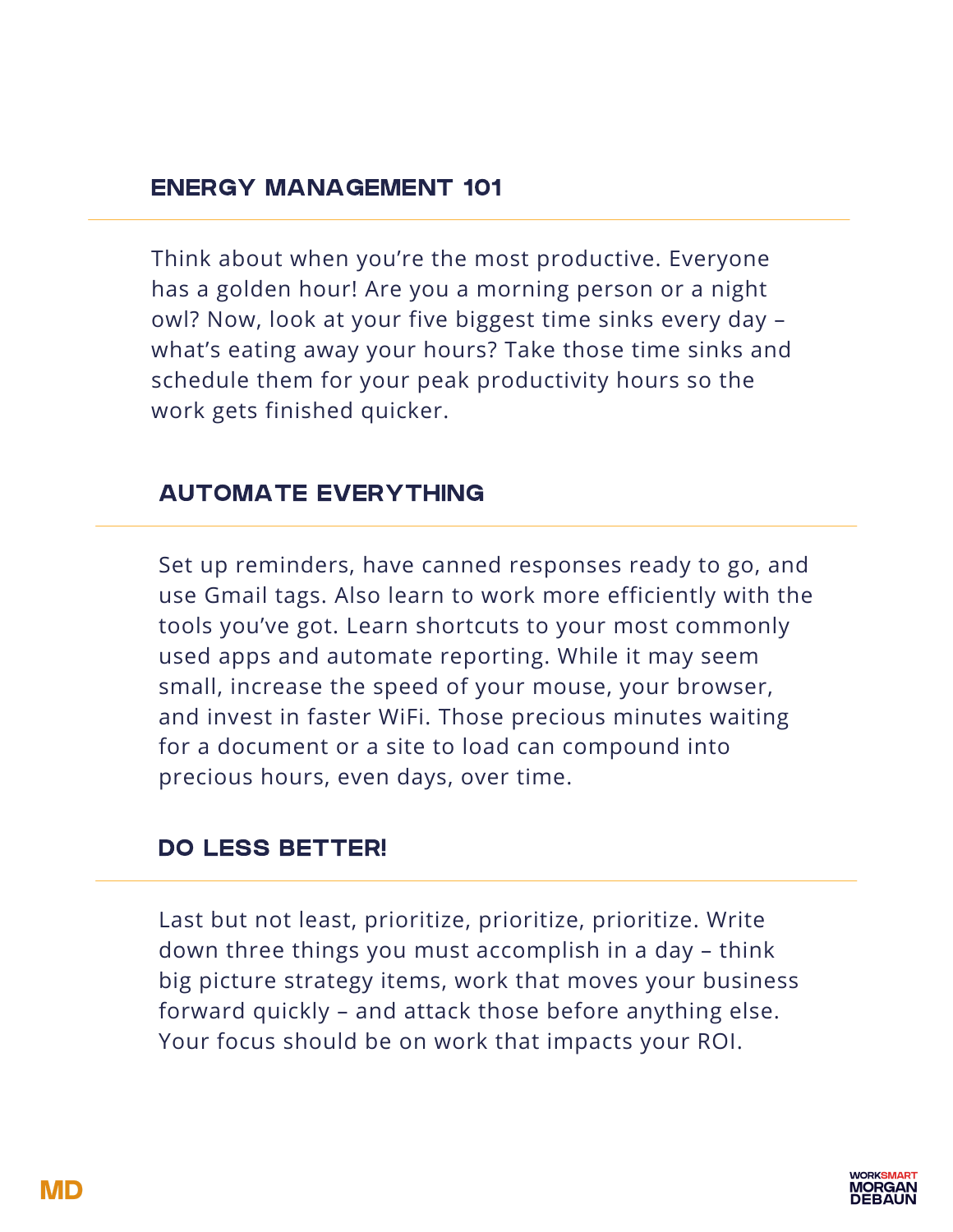#### HOMEWORK TIME

So stop wasting time and start maximizing the tools and systems around you to save minutes and, of course, money. Just think: what would you do with extra time? Write down a few things – it can be cooking, sleeping, or scaling – and tape them to your wall for some time-saving inspiration.

*Remember: work smarter, not harder.*

#### RESOURCES

| <u>IETTT</u>   | <b>ZOOM</b>            |
|----------------|------------------------|
| <b>PLANOLY</b> | <b>SHOPIFY</b>         |
| <b>GMAIL</b>   | <b>LIBSYN</b>          |
| <b>SLACK</b>   | <b>SALESFORCE</b>      |
| <b>ASANA</b>   | <b>GROWTH NOTEBOOK</b> |